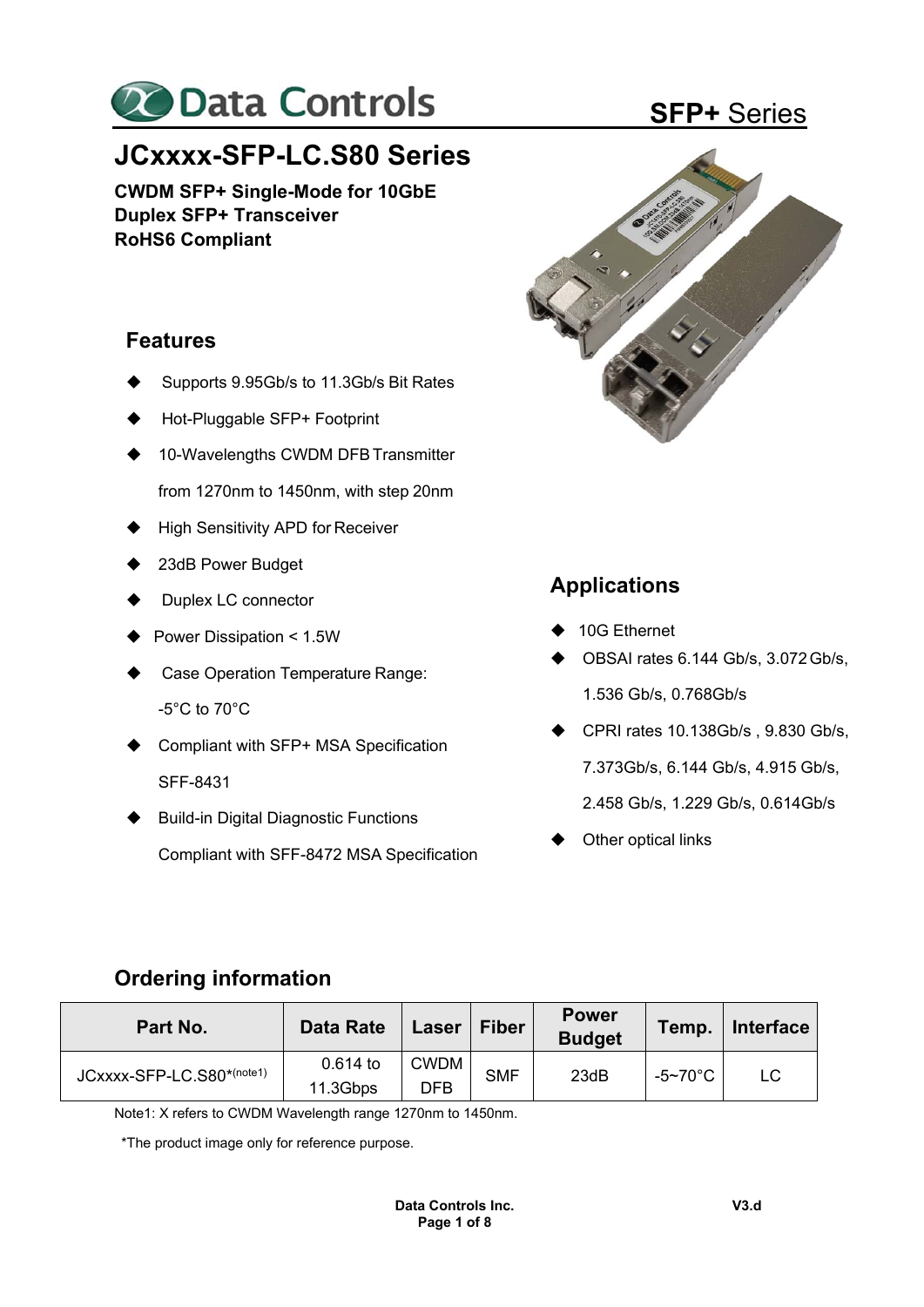## **CWDM\* Wavelength**

| <b>Band</b>     | <b>Nomenclature</b> | Wavelength(nm) |      |        |  |  |  |
|-----------------|---------------------|----------------|------|--------|--|--|--|
|                 |                     | Min.           | Typ. | Max.   |  |  |  |
|                 | 1270                | 1264           | 1270 | 1277.5 |  |  |  |
|                 | 1290                | 1284           | 1290 | 1297.5 |  |  |  |
| O-band Original | 1310                | 1304           | 1310 | 1317.5 |  |  |  |
|                 | 1330                | 1324           | 1330 | 1337.5 |  |  |  |
| O-band Original | 1350                | 1344           | 1350 | 1357.5 |  |  |  |
|                 | 1370                | 1364           | 1370 | 1377.5 |  |  |  |
|                 | 1390                | 1384           | 1390 | 1397.5 |  |  |  |
| E-band Extended | 1410                | 1404           | 1410 | 1417.5 |  |  |  |
|                 | 1430                | 1424           | 1430 | 1437.5 |  |  |  |
|                 | 1450                | 1444           | 1450 | 1457.5 |  |  |  |

CWDM\*: 10 Wavelengths from 1270nm to 1330nm, each step 20nm.

## **Regulatory Compliance\*Note2**

| <b>Product Certificate</b> | <b>Certificate Number</b> | <b>Applicable Standard</b>    |
|----------------------------|---------------------------|-------------------------------|
|                            |                           | EN 60950-1:2006+A11+A1+A12+A2 |
| TUV                        | R50135086                 | EN 60825-1:2014               |
|                            |                           | EN 60825-2:2004+A1+A2         |
|                            |                           | UL 60950-1                    |
| UL                         | E317337                   | CSA C22.2 No. 60950-1-07      |
|                            |                           | EN 55022:2010                 |
| <b>EMC CE</b>              | AE 50285865 0001          | EN 55024:2010                 |
| <b>FCC</b>                 | WTF14F0514417E            | 47 CFR PART 15 OCT., 2013     |
| <b>FDA</b>                 |                           | CDRH 1040.10                  |
| <b>ROHS</b>                |                           | 2011/65/EU                    |

Note2: The above certificate number updated to June 2014, because some certificate will be updated every year, such as FDA and ROHS. For the latest certification information, please check with Data Controls.

## **Product Description**

The JCxxxx-SFP-LC.S80 series optical transceiver is designed for fiber communications application such as 10G Ethernet (10GBASE-ZR/ZW), which fully compliant with the specification of SFP+ MSA SFF-8431.

This module is designed for single mode fiber and operates at a nominal wavelength of CWDM wavelength. There are ten center wavelengths available from 1270nm to 1450nm, with each step 20nm. A guaranteed optical link budget of 23 dB is offered.

The module is with the SFP+ connector to allow hot plug capability. Only single 3.3V power supply is needed. The optical output can be disabled by LVTTL logic high-level input of TX DIS. Loss of signal (RX LOS) output is provided to indicate the loss of an input optical signal of receiver.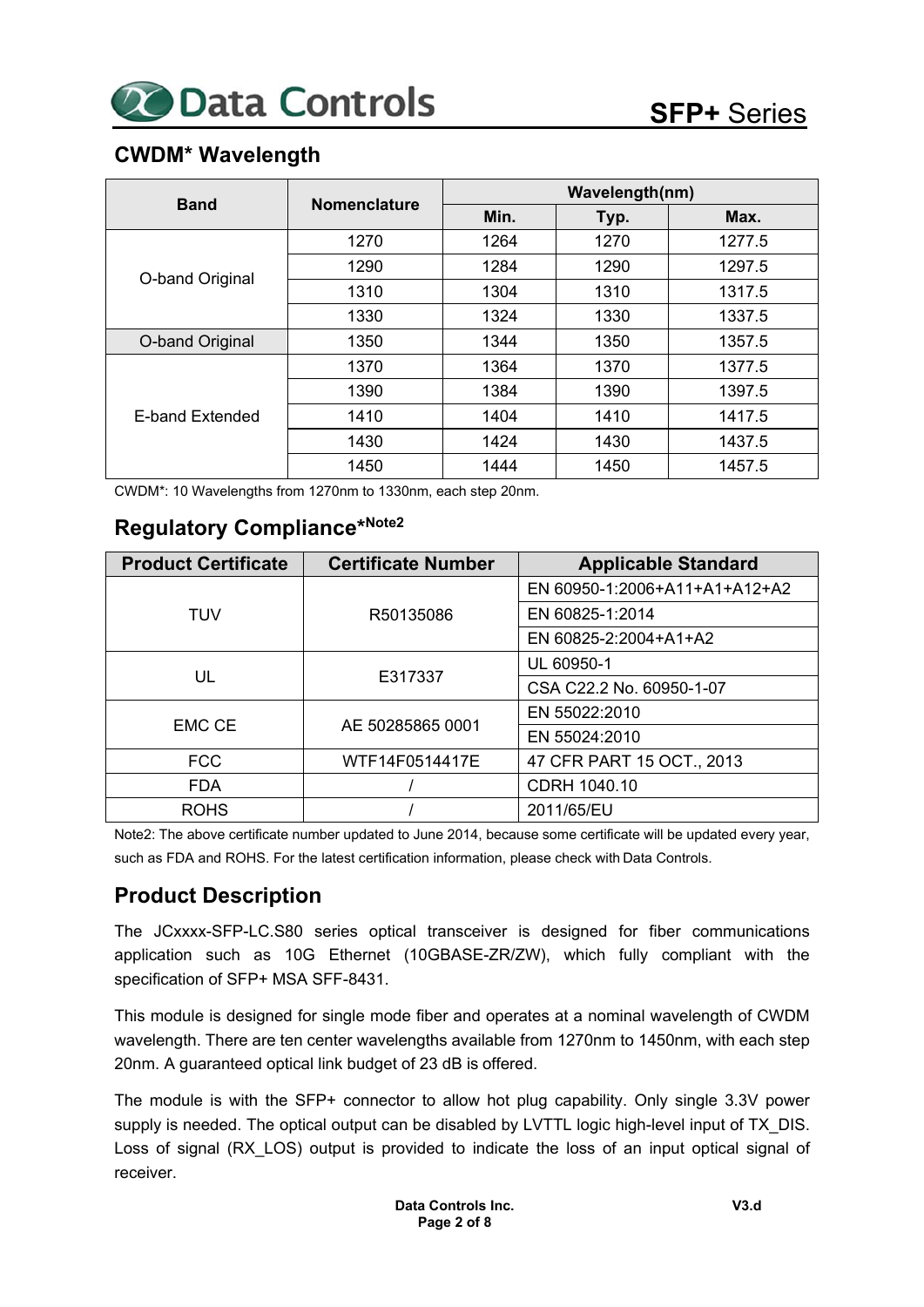

This module provides digital diagnostic functions via a 2-wire serial interface as defined by the SFF-8472 specification.

#### **Absolute Maximum Ratings**

| <b>Parameter</b>         | <b>Symbol</b> | Min    | <b>Typical</b> | <b>Max</b> | Unit   | <b>Note</b> |
|--------------------------|---------------|--------|----------------|------------|--------|-------------|
| Maximum Supply Voltage 1 | Vcc           | $-0.5$ |                | 4.0        |        |             |
| Storage Temperature      | l S           | -40    |                | 85         | $\sim$ |             |

## **Recommend Operating Condition**

| <b>Parameter</b>                  | <b>Symbol</b> | Min   | <b>Typical</b> | <b>Max</b> | <b>Units</b> | <b>Note</b> |
|-----------------------------------|---------------|-------|----------------|------------|--------------|-------------|
| <b>Case Operating Temperature</b> | $^{\circ}$ C  | -5    |                | $+70$      | $^{\circ}$ C |             |
| Supply Voltage                    | Vcc           | 3.13  | 3.3            | 3.45       |              |             |
| <b>Supply Current</b>             | Icc.          |       |                | 430        | mA           |             |
| Data Rate                         |               | 0.614 |                | 11.3       | Gbps         |             |

### **Electrical Characteristics**

| <b>Parameter</b>                  | <b>Symbol</b>   | Min.           | Typ. | <b>Max</b> | <b>Unit</b> | <b>Notes</b>   |  |  |
|-----------------------------------|-----------------|----------------|------|------------|-------------|----------------|--|--|
| <b>Transmitter</b>                |                 |                |      |            |             |                |  |  |
| <b>CML Inputs(Differential)</b>   | Vin             | 180            |      | 1000       | mVpp        | 1              |  |  |
| Input Impedance (Differential)    | Zin             | 85             | 100  | 115        | ohm.        |                |  |  |
| TX DISABLE Input Voltage - High   |                 | 2              |      | $Vcc+0.3$  | V           |                |  |  |
| TX DISABLE Input Voltage - Low    |                 | 0              |      | 0.8        | V           |                |  |  |
| TX FAULT Output Voltage - High    |                 | 2              |      | $Vcc+0.3$  | V           |                |  |  |
| TX FAULT Output Voltage - Low     |                 | 0              |      | 0.8        | V           |                |  |  |
|                                   | <b>Receiver</b> |                |      |            |             |                |  |  |
| <b>CML Outputs (Differential)</b> | Vout            | 350            |      | 700        | mVpp        | 1              |  |  |
| Output Impedance (Differential)   | Zout            | 85             | 100  | 115        | ohm         |                |  |  |
| RX LOS Output Voltage - High      |                 | $\overline{2}$ |      | $Vcc+0.3$  | V           |                |  |  |
| RX LOS Output Voltage - Low       |                 | $\Omega$       |      | 0.8        | V           |                |  |  |
| $MOD$ DEF $(0:2)$                 | VoH             | 2.5            |      |            | V           | $\overline{2}$ |  |  |
|                                   | VoL             | $\mathbf 0$    |      | 0.5        | V           |                |  |  |

#### **Notes:**

- 1. After internal AC coupling.
- 2. Reference the SFF-8472 MSA.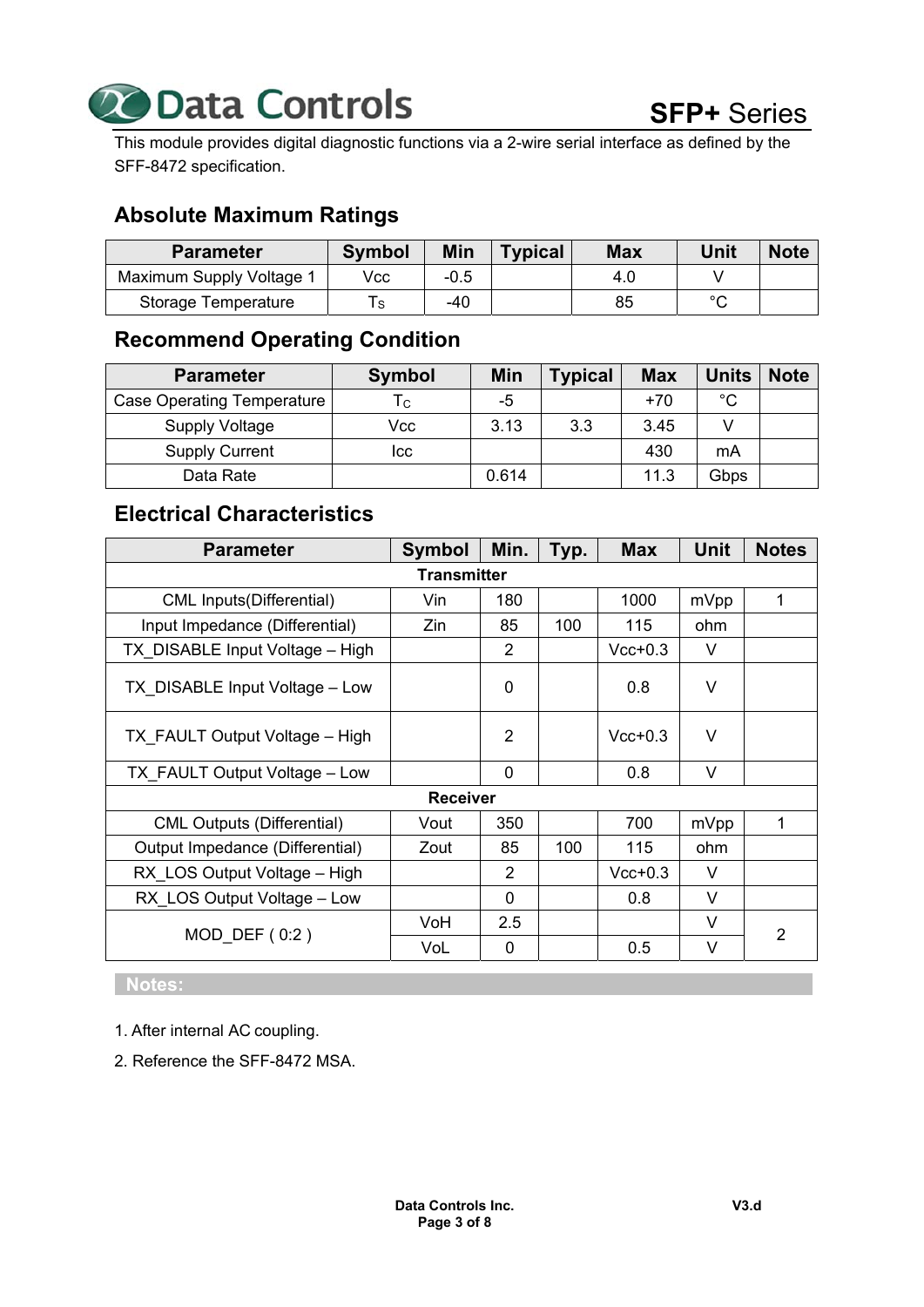

## **Optical Characteristics**

| <b>Parameter</b>                        | <b>Symbol</b>    | Min                      | <b>Typical</b> | <b>Max</b>      | <b>Unit</b> | <b>Note</b>    |  |  |  |
|-----------------------------------------|------------------|--------------------------|----------------|-----------------|-------------|----------------|--|--|--|
| <b>Transmitter</b>                      |                  |                          |                |                 |             |                |  |  |  |
| Output Opt. Pwr: 9/125 SMF              | Pout             | 2                        |                | $+5$            | dBm         | 1              |  |  |  |
| <b>Optical Extinction Ratio</b>         | ER.              | 3.5                      |                |                 | dВ          |                |  |  |  |
| <b>Optical Wavelength</b>               | λ                | $\lambda$ c $-6$         | λc             | $\lambda$ c+7.5 | nm          | $\overline{2}$ |  |  |  |
| -20dB Spectrum Width                    | Δλ               |                          |                | 1               | nm          |                |  |  |  |
| Side Mode Suppression Ratio             | <b>SMSR</b>      | 30                       |                |                 | dB          |                |  |  |  |
| Average Launch Power of OFF Transmitter | $P_{OFF}$        |                          |                | $-30$           | dBm         |                |  |  |  |
| <b>TX Jitter</b>                        | TXj              | Per 802.3ae requirements |                |                 |             |                |  |  |  |
| <b>Relative Intensity Noise</b>         | <b>RIN</b>       |                          |                | $-128$          | dB/Hz       |                |  |  |  |
|                                         | <b>Receiver</b>  |                          |                |                 |             |                |  |  |  |
| Receiver Sensitivity @ 10.3125Gb/s      | Pmin             |                          |                | $-21$           | dBm         | 3              |  |  |  |
| Maximum Input Power                     | Pmax             | $-6$                     |                |                 | dBm         |                |  |  |  |
| <b>Optical Center Wavelength</b>        | λ                | 1260                     |                | 1460            | nm          |                |  |  |  |
| <b>Receiver Reflectance</b>             | Rrf              |                          |                | $-12$           | dB          |                |  |  |  |
| <b>LOS De-Assert</b>                    | LOS <sub>D</sub> |                          |                | $-23$           | dBm         |                |  |  |  |
| <b>LOS Assert</b>                       | LOS <sub>A</sub> | $-35$                    |                |                 | dBm         |                |  |  |  |
| <b>LOS Hysteresis</b>                   |                  | 1                        |                |                 | dB          |                |  |  |  |

#### **Notes:**

- 1. Output power is coupled into a 9/125μm SMF.
- 2. ITU-T G.694.2 CWDM wavelength from 1270nm to 1450nm, each step 20nm.
- 3. Average received power; BER less than 1E-12 and PRBS 231-1 test pattern.

## **SFP+ Transceiver Electrical Pad Layout**

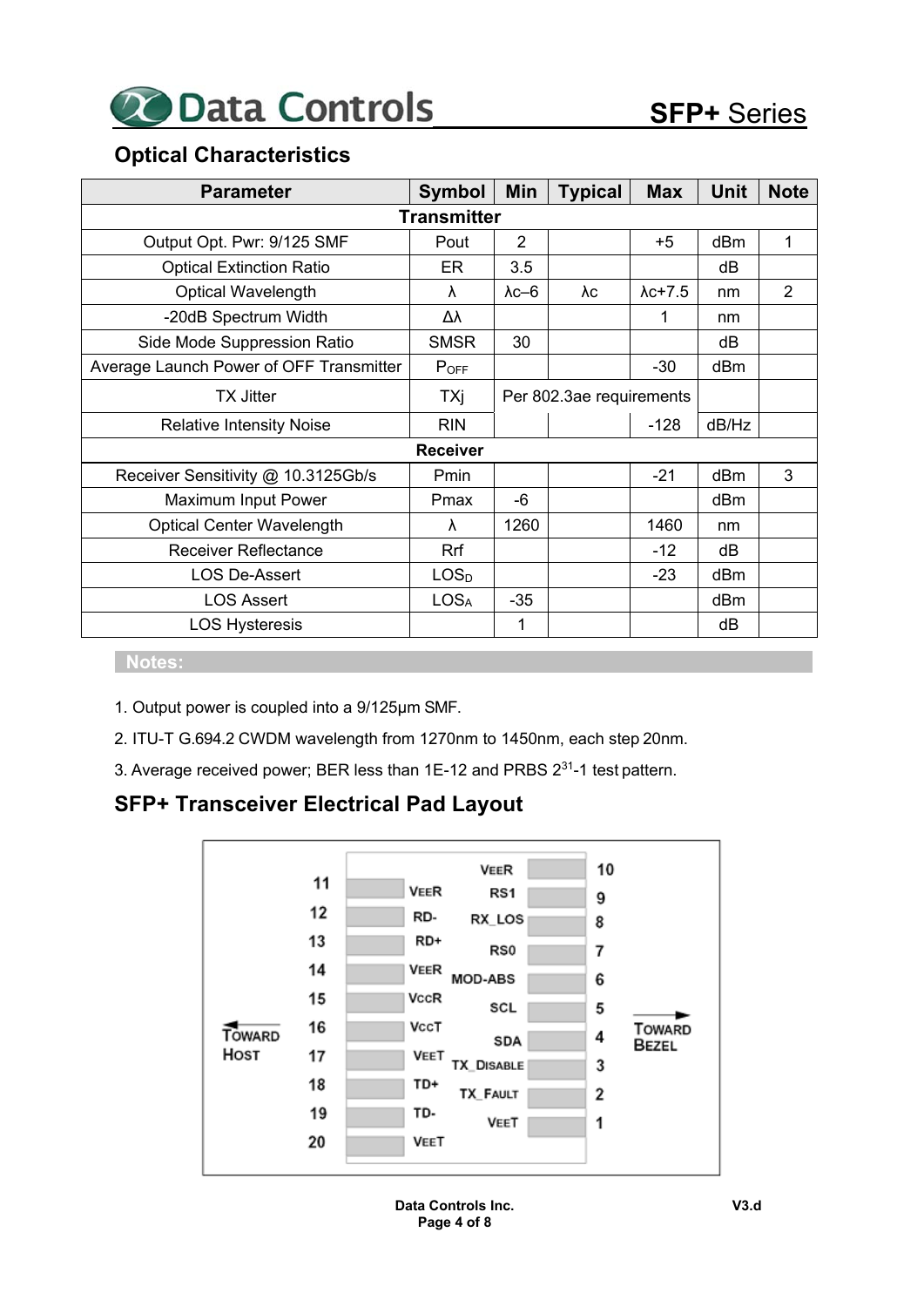





## **Pin Function Definitions**

| Pin<br>Num.    | <b>Name</b>       | <b>Function</b>                        | Plug<br>Seq.   | <b>Notes</b>                               |
|----------------|-------------------|----------------------------------------|----------------|--------------------------------------------|
| 1              | VeeT              | <b>Transmitter Ground</b>              | 1              | Note 5                                     |
| $\overline{2}$ | <b>TX Fault</b>   | <b>Transmitter Fault</b><br>Indication | 3              | Note 1                                     |
| 3              | <b>TX Disable</b> | <b>Transmitter Disable</b>             | 3              | Note 2, Module disables on high or<br>open |
| 4              | <b>SDA</b>        | <b>Module Definition 2</b>             | 3              | 2-wire Serial Interface Data Line.         |
| 5              | <b>SCL</b>        | Module Definition 1                    | 3              | 2-wire Serial Interface Clock.             |
| 6              | MOD-ABS           | Module Definition 0                    | 3              | Note 3                                     |
| $\overline{7}$ | R <sub>S0</sub>   | <b>RX Rate Select</b><br>(LVTTL).      | 3              | No Function Implement                      |
| 8              | LOS               | Loss of Signal                         | 3              | Note 4                                     |
| 9              | RS <sub>1</sub>   | <b>TX Rate Select</b><br>(LVTTL).      | 1              | No Function Implement                      |
| 10             | <b>VeeR</b>       | <b>Receiver Ground</b>                 | 1              | Note 5                                     |
| 11             | VeeR              | <b>Receiver Ground</b>                 | 1              | Note 5                                     |
| 12             | RD-               | Inv. Received Data Out                 | 3              | Note <sub>6</sub>                          |
| 13             | $RD+$             | <b>Received Data Out</b>               | 3              | Note 6                                     |
| 14             | VeeR              | <b>Receiver Ground</b>                 | 1              | Note 5                                     |
| 15             | <b>VccR</b>       | <b>Receiver Power</b>                  | $\overline{2}$ | $3.3V \pm 5%$ , Note 7                     |
| 16             | VccT              | <b>Transmitter Power</b>               | $\overline{2}$ | 3.3V ± 5%, Note 7                          |
| 17             | VeeT              | <b>Transmitter Ground</b>              | 1              | Note 5                                     |
| 18             | TD+               | Transmit Data In                       | 3              | Note 8                                     |
| 19             | TD-               | Inv. Transmit Data In                  | 3              | Note 8                                     |
| 20             | VeeT              | <b>Transmitter Ground</b>              | 1              | Note 5                                     |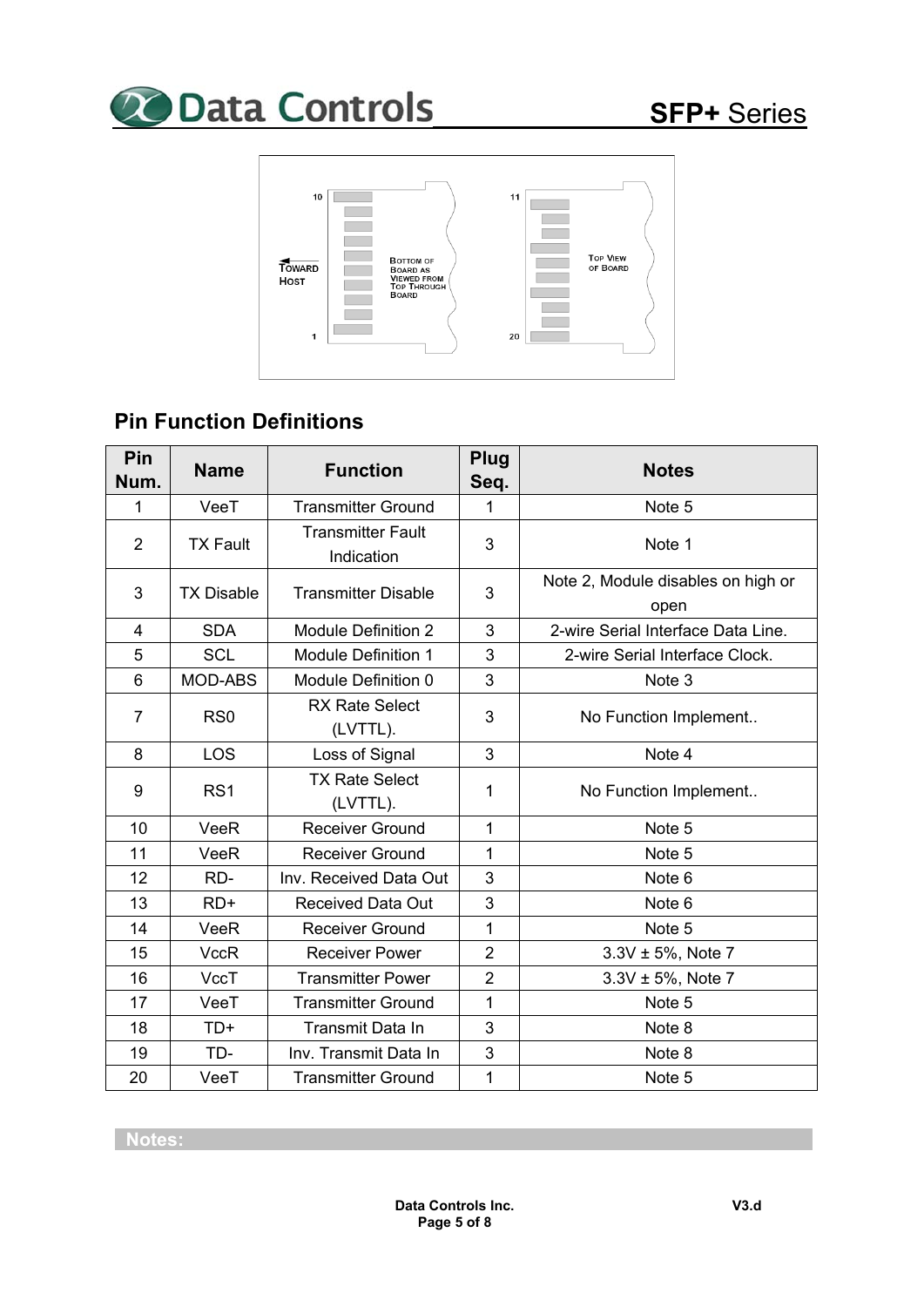

# **SFP+** Series

1) TX Fault is an open collector/drain output, which should be pulled up with a 4.7K – 10KΩ resistor on the host board. Pull up voltage between 2.0V and VccT/R+0.3V. When high, output indicates a laser fault of some kind. Low indicates normal operation. In the low state, the output will be pulled to < 0.8V.

2) TX disable is an input that is used to shut down the transmitter optical output. It is pulled up within the module with a 4.7K~10 K  $Ω$  resistor. Its states are: Low (0 – 0.8V): Transmitter on (>0.8, < 2.0V): Undefined High (2.0 – 3.465V): Transmitter Disabled

Open: Transmitter Disabled

3) Module Absent, connected to VeeT or VeeR in the module.

4) LOS (Loss of Signal) is an open collector/drain output, which should be pulled up with a 4.7K – 10KΩ resistor on host board. Pull up voltage between 2.0V and VccT/R+0.3V. When high, this output indicates the received optical power is below the worst-case receiver sensitivity (as defined by the standard in use). Low indicates normal operation. In the low state, the output will be pulled to < 0.8V.

5) The module signal ground contacts, VeeR and VeeT, should be isolated from the module case.

6) RD-/+: These are the differential receiver outputs. They are AC coupled 100Ω differential lines which should be terminated with 100 $\Omega$  (differential) at the user SERDES. The AC coupling is done inside the module and is thus not required on the host board. The voltage swing on these lines will be between 370 and 700 Mv differential (185 –350Mv single ended) when properly terminated.

7) VccR and VccT are the receiver and transmitter power supplies. They are defined as 3.3V ±5% at the SFP+ connector pin. Maximum supply current is 300mA. Recommended host board power supply filtering is shown below. Inductors with DC resistance of less than 1 ohm should be used in order to maintain the required voltage at the SFP+ input pin with 3.3V supply voltage. When the recommended supply-filtering network is used, hot plugging of the SFP+ transceiver module will result in an inrush current of no more than 30Ma greater than the steady state value. VccR and VccT may be internally connected within the SFP+ transceiver module.

8) TD-/+: These are the differential transmitter inputs. They are AC-coupled, differential lines with 100Ω differential termination inside the module. The AC coupling is done inside the module and is thus not required on the host board.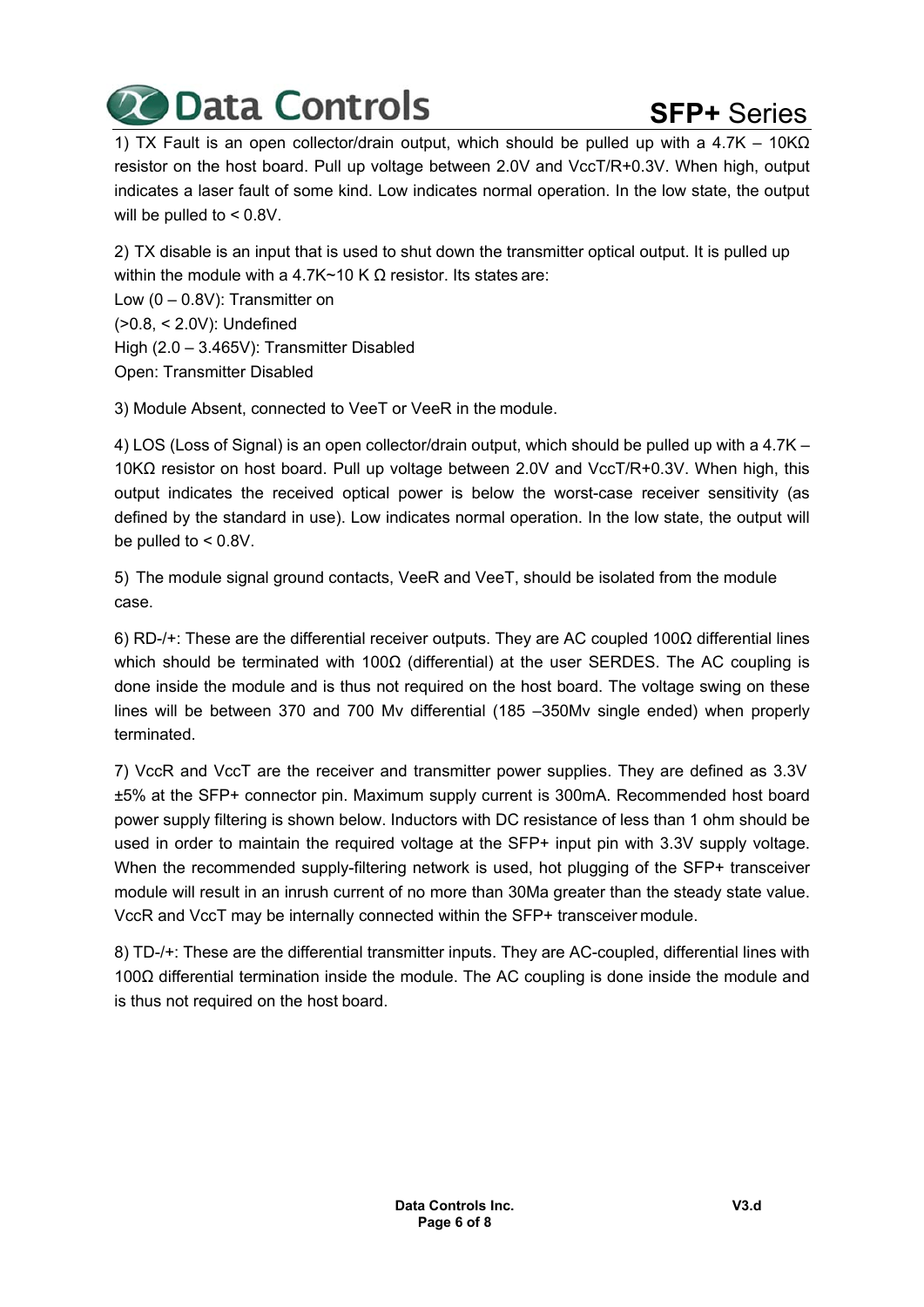

## **Recommend Circuit Schematic**



## **Mechanical Specifications**



\*This 2D drawing only for reference, please check with Data Controls before ordering.

> **Data Controls Inc. Page 7 of 8**